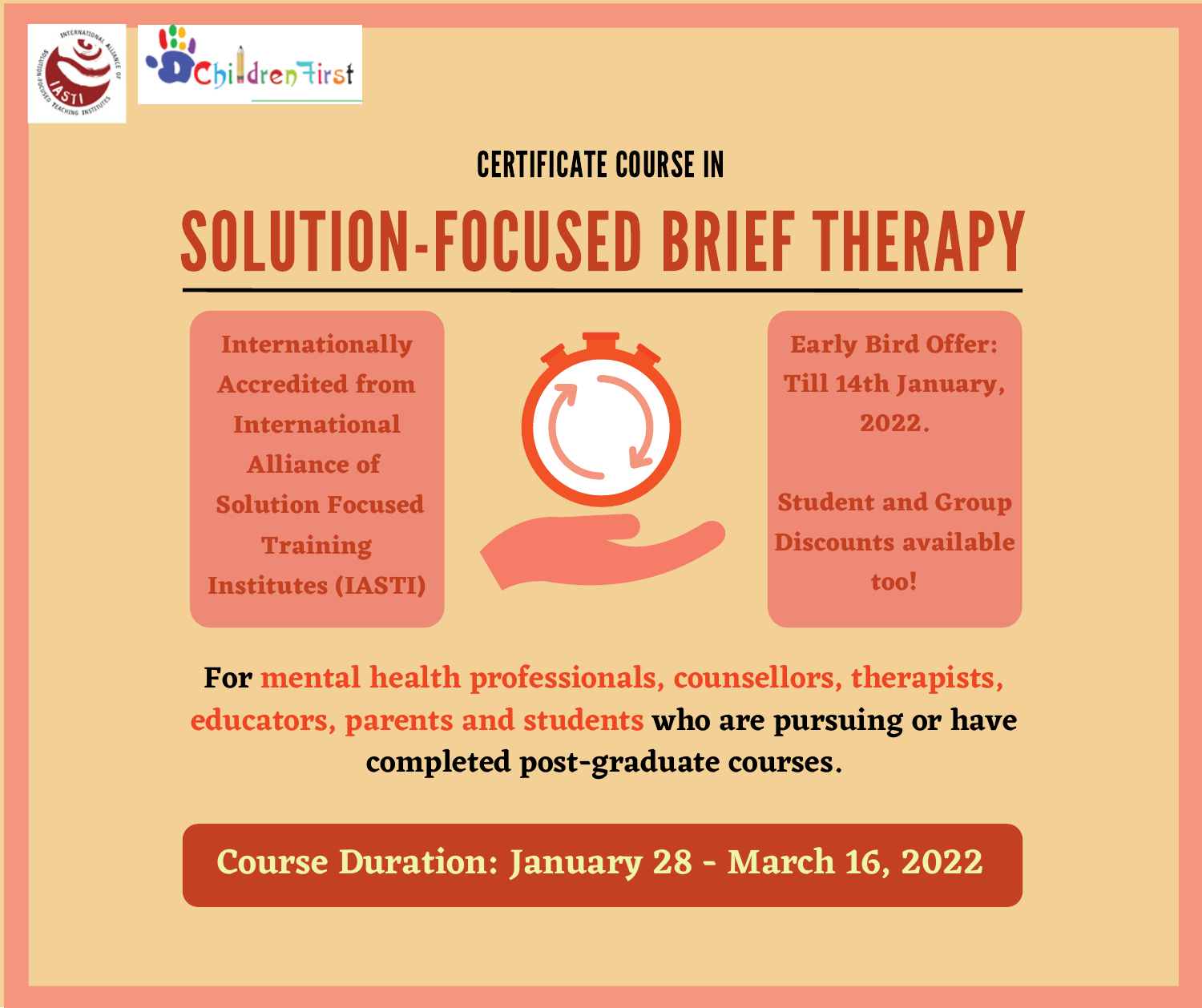

## WHAT IS SFBT?

- **SFBT is a respectful, possibility, and future oriented way of working with people.**
- **At its core is a belief that people are the real experts in their lives, and they have the skills and strengths to find their unique solutions.**
- **Therapists' role is to be the facilitators in their clients' journey towards their preferred future.**
- **It has been used effectively in the areas of mental health, community work, education, and coaching across the globe.**

**Fill the google form to register! Send us your queries on training@childrenfirstindia.com**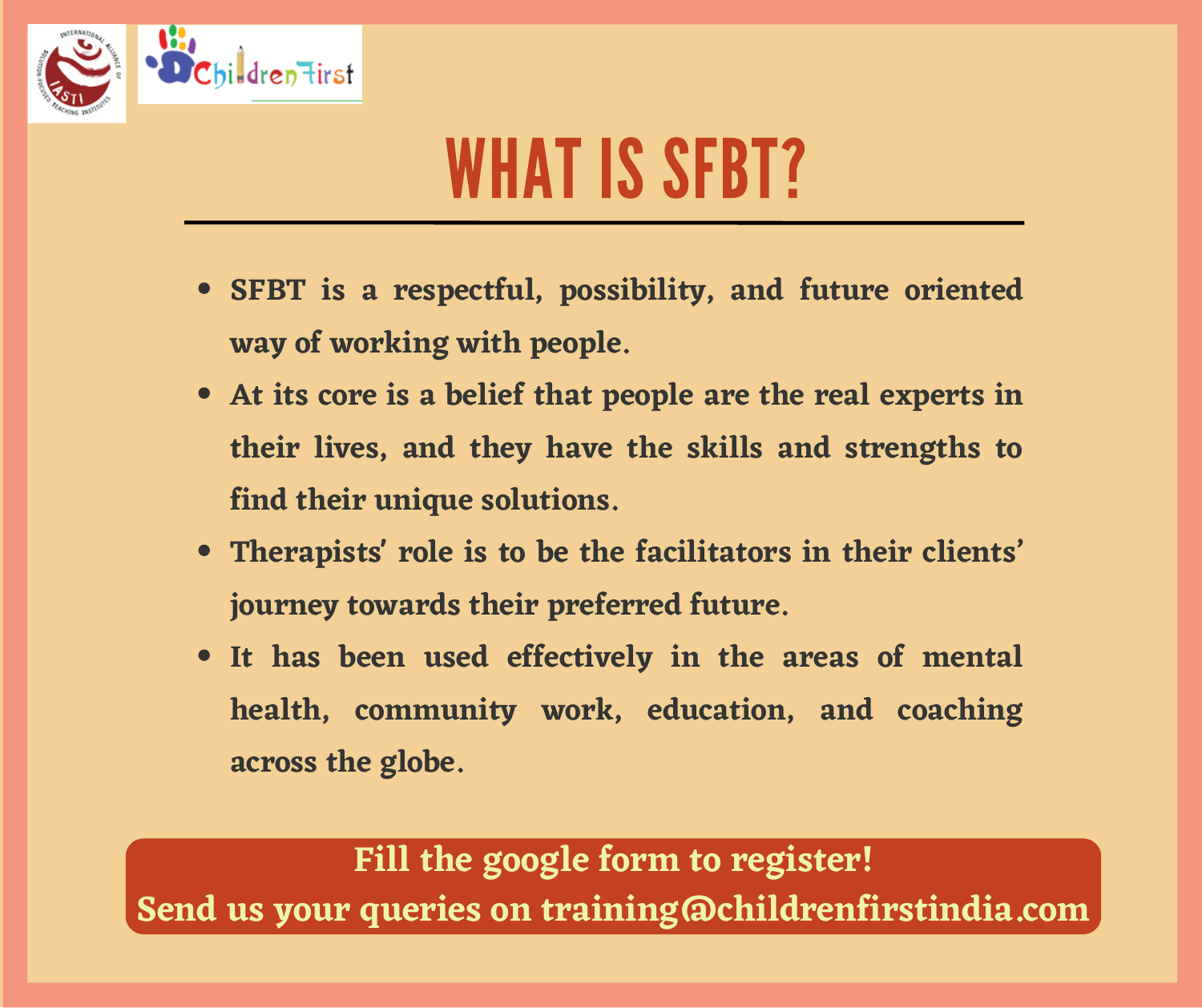



#### PHASE 1

**28th & 29th January Face to Face Training (Online Platform)**

- **- SFBT Philosophy**
	- **- Setting goals**
		- **- Scaling**
	- **- Visualisation**
- **- Art of Panning for Gold**
- **- Wrap up & Feedback**

**30th January to 15th March**

**-Daily online logs checked by the faculty - SFBT skills used professionally - Reading material & Written assignments - Personal Reflections**

**19th February Follow up training & consolidating skills**

PHASE 2 PHASE 3

**16th March Consolidation of training**

**- Trainee Presentations - Trainee Role Plays**